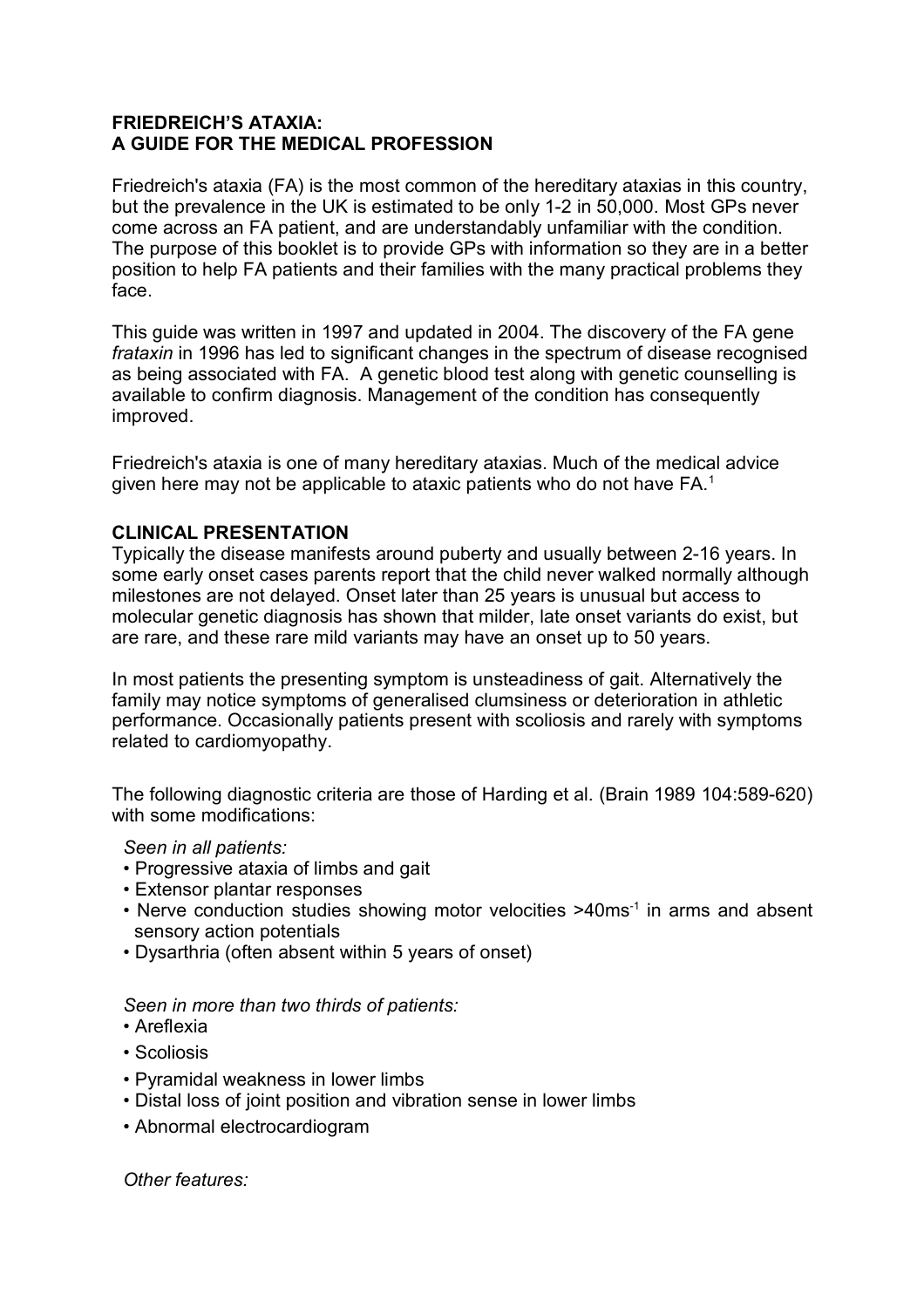• nystagmus, optic atrophy, deafness, distal weakness and wasting, pes cavus, diabetes.

# **DIAGNOSIS**

A diagnosis can be made clinically, usually by a neurologist, with the support of nerve conduction studies and ECG. Genetic analysis is readily available through most genetic centres and is used as a confirmation of the diagnosis in patients, and is essential in doubtful cases. Isolated vitamin E deficiency can produce an identical clinical picture without gastroenterological symptoms, and vitamin E assay is therefore important. Further investigations are usually unnecessary for diagnosis, although may be necessary for full assessment.

## **MANAGEMENT ISSUES**

### *GENETICS*

Friedreich's ataxia is an autosomal recessive condition. Normally patients will be at low risk of passing on the condition to their children, unless their partner is related. There appear to be no specific complications of pregnancy; about one fifth of patients reproduce.

Siblings will be at risk of the disease and prenatal diagnosis is available if the patient's parents are considering having further children. Usually, however, families are complete by the time a child is diagnosed as having FA.

Over 95% of patients have an expansion of DNA within each of the two FA genes (a much larger stretch of DNA than usual). This is very easy to identify within a couple of weeks of the genetic test. More rarely some patients may have a point mutation in one gene (a very small change in the FA gene which may be found only using specialist gene sequencing techniques available at just 1 or 2 genetic centres in the world, and may therefore take much longer to analyse). The size of the expansion of the FA gene may give some indication of severity as very large expansions confer earlier onset, and very small expansions confer a later and mild onset. The gene size in most patients is similar. The gene is usually only measured in cases where it is either very large or very small, to help with diagnosis and management.

## *PROGNOSIS*

The rate of progression is variable, but typically patients become chairbound 15 years after onset of symptoms. Age at death is even more unpredictable, depending on the presence of complications and other factors. Whereas patients do die prematurely of the disease, there are increasing numbers living beyond the fifth decade.

## *CARDIOMYOPATHY*

This is present in the majority of FA patients. The typical ECG pattern includes T wave inversion in the inferior and lateral chest leads. Echocardiography typically shows a symmetric concentric ventricular hypertrophy. Exertional dyspnoea may be explained by respiratory factors and neurological disability as well as cardiac causes.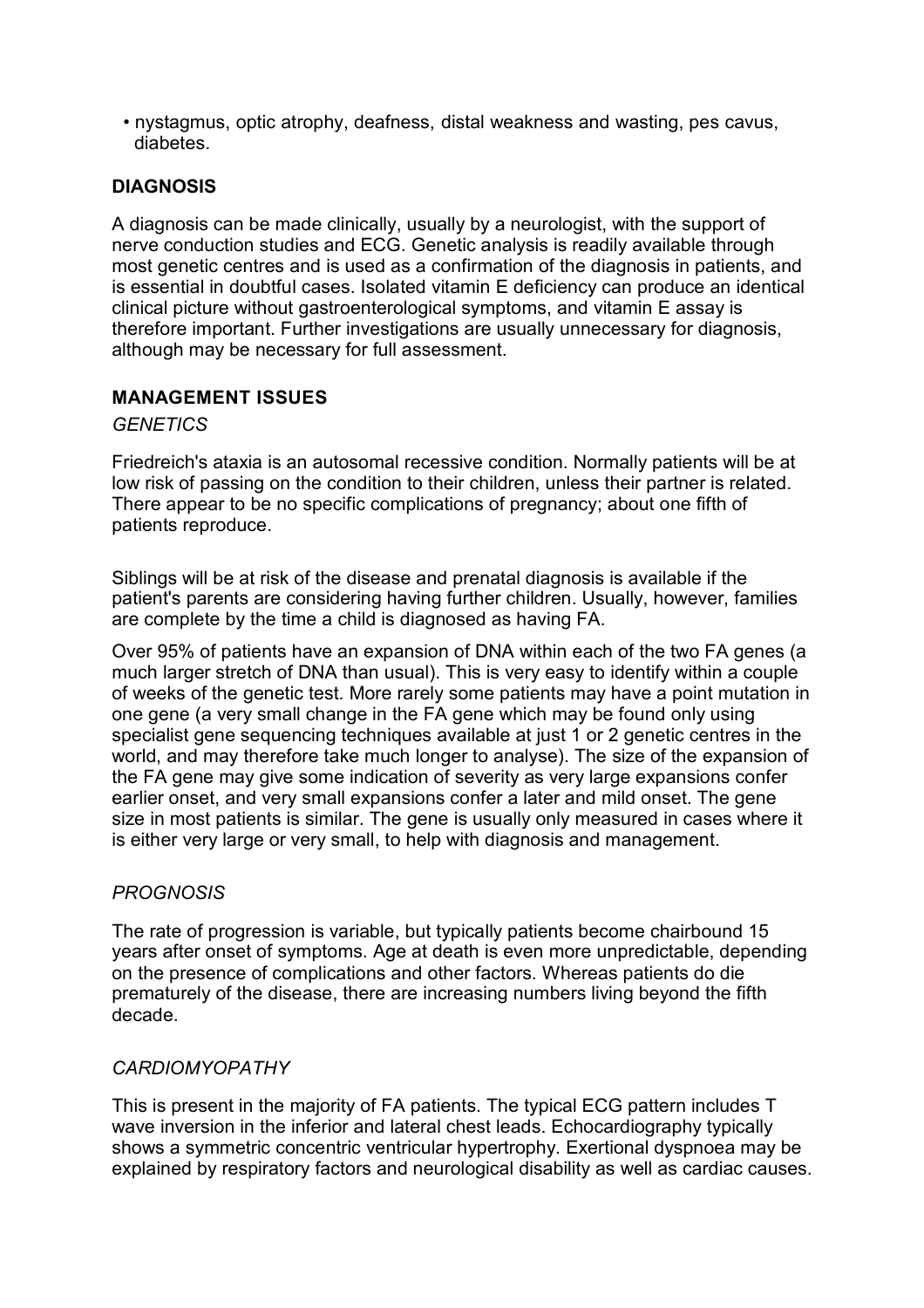Otherwise, cardiac symptoms are relatively rare and occur late in the disease. Cardiac failure and arrhythmias usually require cardiological advice.

# *ORTHOPAEDICS*

Scoliosis is common and may be severe, especially in early onset cases. Referral to an orthopaedic surgeon with an interest in scoliosis is advised. Surgery may be helpful in carefully selected cases, particularly when the scoliosis is progressive. Perioperative bedrest should be minimised. About 50% of patients have pes cavus or equinovarus deformity of the feet. Surgical procedures may be helpful if the deformity causes symptoms.

# *DIABETES*

Diabetes occurs in approximately 10% of patients. Most but not all such patients require insulin therapy.

# *COLD FEET*

Peripheral cyanosis, oedema and cold feet are common problems as the disease advances, reflecting a decline in muscle activity. Passive movements and attempts to keep the feet warm are often only partially successful.

## *SPHINCTER DISTURBANCE*

Constipation is common and is often related to immobility. Urinary urgency is seldom severe.

## *DEPRESSION*

All patients with progressive neurological disorders are susceptible to depressive illness. Low mood responds to antidepressants in the normal way. SSRIs are preferable because of the lower risk of cardiotoxicity. Counselling and non-drug treatments may also be helpful.

## *THERAPISTS*

Modern management is aided by regular review with a multi-disciplinary team, which may include neurologists, community and hospital paediatricians, rehabilitation physicians, genetic advisors and other therapists. Close co-operation between professionals and the patient, family and carers is important.

Physiotherapy is often valuable, particularly to preserve mobility. When walking is difficult, use of a "rollator" frame may be helpful. Referral to a wheelchair clinic for specialist seating advice is important at the appropriate stage of the disease. Patients benefit from a thorough assessment from an occupational therapist, especially when the disease becomes disabling. Liaison with school authorities, often with the help of a community paediatrician is important in school age children. Referral to a social worker and speech and language therapy is often helpful.